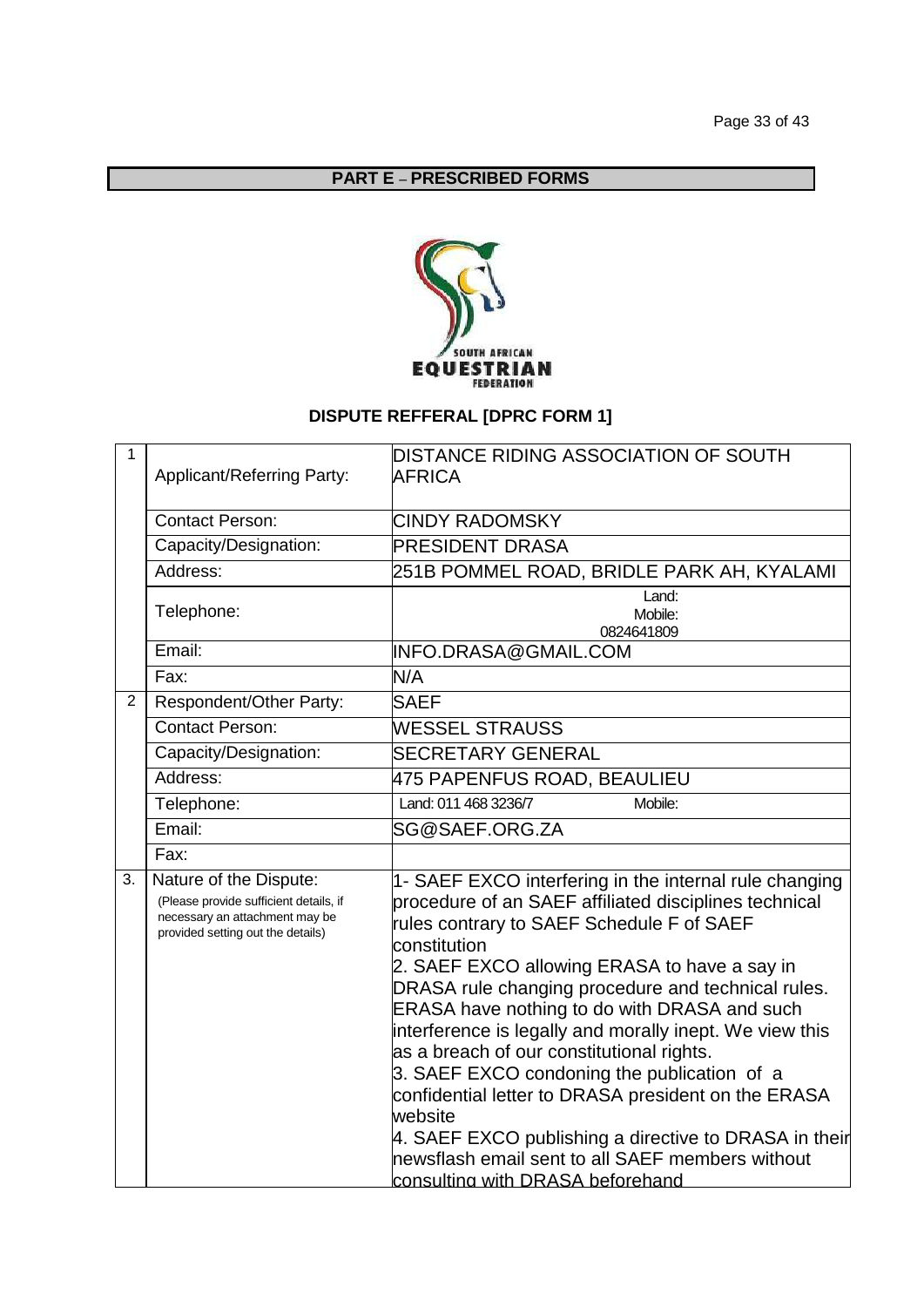| 4. | Summary of the Facts:                                                  |                                               | DRASA applied to SAEF to become an affiliated          |
|----|------------------------------------------------------------------------|-----------------------------------------------|--------------------------------------------------------|
|    | (Please provide sufficient details, if                                 | member of SAEF offering the Competitive Trail |                                                        |
|    | necessary an attachment<br>may be<br>provided setting out the details) |                                               | Riding discipline in South Africa.                     |
|    |                                                                        |                                               | CTR is not an FEI sport or an internationally          |
|    |                                                                        |                                               | controlled sport but is participated in largely in the |
|    |                                                                        |                                               | USA and NZ and the UK.                                 |
|    |                                                                        |                                               | DRASA submitted their draft constitution and draft     |
|    |                                                                        |                                               | rules to an Exco meeting of SAEF. (Please see          |
|    |                                                                        |                                               | email with rules and constitution sent to SAEF SG-     |
|    |                                                                        |                                               | annexure A).                                           |
|    |                                                                        |                                               | At that stage DRASA had capped the divisions at        |
|    |                                                                        |                                               | Pleasure and Trail divisions as the founder            |
|    |                                                                        |                                               | members were not confident of what the uptake          |
|    |                                                                        |                                               | would be of the discipline.                            |
|    |                                                                        |                                               | DRASA made the commitment to not compete               |
|    |                                                                        |                                               | with endurance as a sport and have kept that           |
|    |                                                                        |                                               | commitment by not holding rides on the same            |
|    |                                                                        |                                               | dates and venues as ERASA. Distances are               |
|    |                                                                        |                                               | irrelevant in CTR in that the scores that determine    |
|    |                                                                        |                                               | placing are based on three specific criteria and will  |
|    |                                                                        |                                               | never be based on speed over a specific distance.      |
|    |                                                                        |                                               | DRASA were provisionally accepted as a new             |
|    |                                                                        |                                               | discipline after explaining the principle on which the |
|    |                                                                        |                                               | discipline is based, thereby making it very different  |
|    |                                                                        |                                               | to Endurance and all other official affiliated         |
|    |                                                                        |                                               | disciplines of SAEF. DRASA is offering distance        |
|    |                                                                        |                                               | riding to potential members who would like to          |
|    |                                                                        |                                               | compete over a distance without having to race to      |
|    |                                                                        |                                               | win the event. In order to obtain recognition a        |
|    |                                                                        |                                               | competitor must score the highest overall points       |
|    |                                                                        |                                               | based on a 3 tiered scoring system : A) a score        |
|    |                                                                        |                                               | measured and worked out by a timekeeping               |
|    |                                                                        |                                               | program based on the overall speed nominated by        |
|    |                                                                        |                                               | the rider and the ability of that rider to pace the    |
|    |                                                                        |                                               | horse according to the horses capability and fitness   |
|    |                                                                        |                                               | within the time set by the Rider, B) a score           |
|    |                                                                        |                                               | determined and calculated based on the Veterinary      |
|    |                                                                        |                                               | criteria of the horse, before, during and after the    |
|    |                                                                        |                                               | event by the Vets present, C) a score calculated       |
|    |                                                                        |                                               | and judged by qualified and trained Horsemanship       |
|    |                                                                        |                                               | judges of the riders care, grooming, feeding,          |
|    |                                                                        |                                               | stabling and actual riding of the horse before,        |
|    |                                                                        |                                               | during and after the event.                            |
|    |                                                                        |                                               | It is patently obvious that CTR is not the same as     |
|    |                                                                        |                                               | endurance.                                             |
|    |                                                                        |                                               | DRASA was provisionally accepted by the SAEF           |
|    |                                                                        |                                               | Exco and had to present the documents required         |
|    |                                                                        |                                               | for inspection and later ratification by the full SAEF |
|    |                                                                        |                                               | council at an AGM. (See email from SAEF SG             |
|    |                                                                        |                                               | attached-Annexure B)                                   |
|    |                                                                        |                                               |                                                        |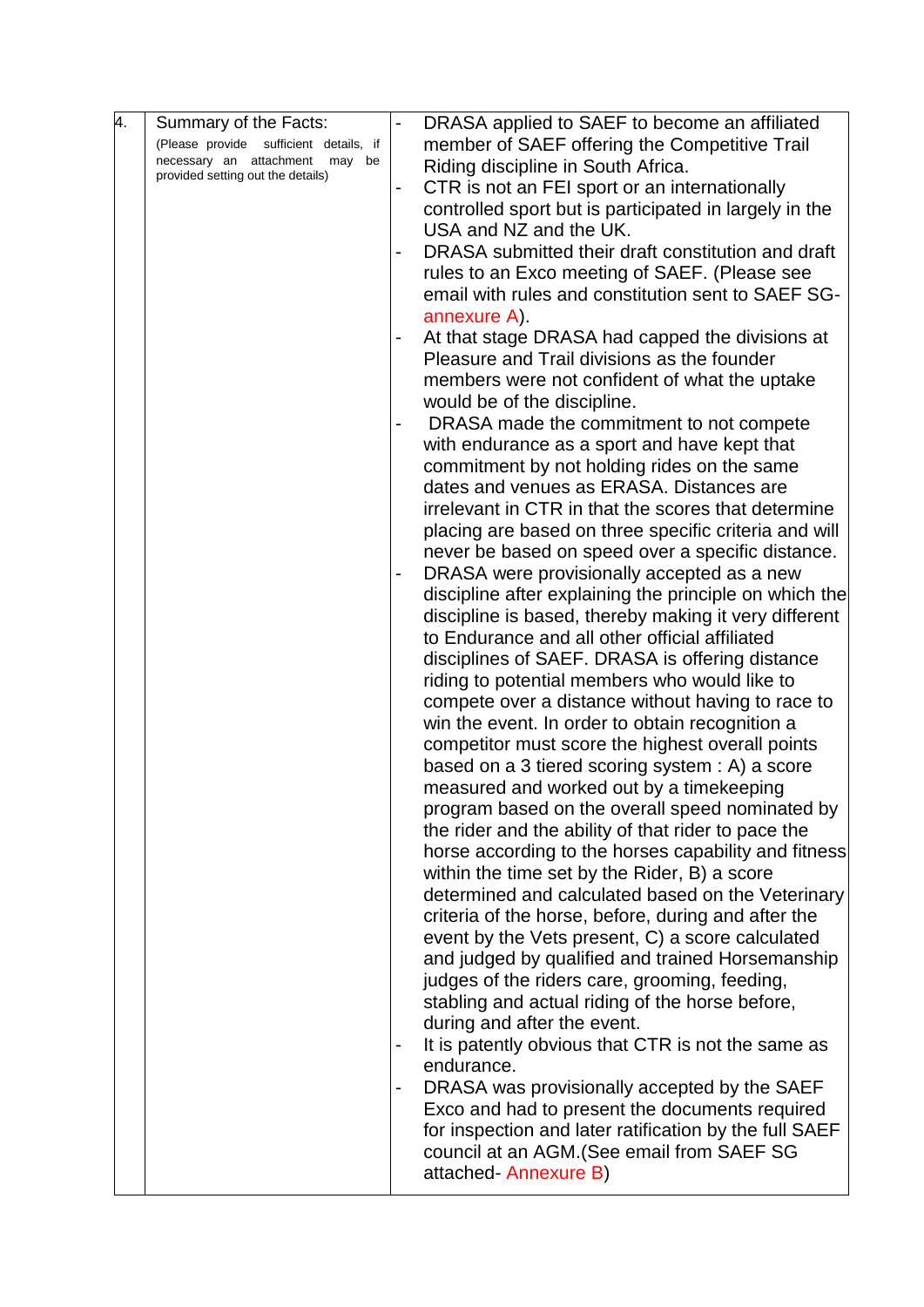|  |   | At the AGM DRASA was ratified as a new                                                        |
|--|---|-----------------------------------------------------------------------------------------------|
|  |   | discipline by the full Council. (See minutes of AGM                                           |
|  |   | Annexure C as well as SAEF newsflash Annexure                                                 |
|  |   | D attached)                                                                                   |
|  |   | Motions were received from DRASA members to                                                   |
|  |   | add another division to the Rules for members who                                             |
|  |   | wish to participate in the Summit division with                                               |
|  |   | longer distances than the 40kms as well as a few                                              |
|  |   | rule changes and a request to ask SAEF regarding                                              |
|  |   | FEI acceptance of the 40km distance (See agenda                                               |
|  |   | Annexure E and motions Annexure F attached)                                                   |
|  |   | The motions were unanimously passed and                                                       |
|  |   | minuted as such (see minutes of AGM attached                                                  |
|  |   | Annexure G)                                                                                   |
|  |   | A letter was sent to SAEF SG requesting the                                                   |
|  |   | investigation with SAEF of the 40km distance as                                               |
|  |   | per motion passed (See email attached Annexure                                                |
|  |   | H)                                                                                            |
|  |   | Before the response from SAEF could be read the                                               |
|  |   | following posts appeared on the ERASA website as                                              |
|  |   | well as sent to all members of ERASA (See                                                     |
|  |   | attachments Annexure I and Annexure J). The                                                   |
|  |   | letter to DRASA was then re sent to DRASA                                                     |
|  |   | (annexure K)                                                                                  |
|  |   | DRASA responded to the directive above with a                                                 |
|  |   | request for a meeting with the Secretary General.                                             |
|  |   | At the meeting at SAEF offices, attended by Cindy                                             |
|  |   | Radomsky, Sharlene Venter, Wessel Strauss and                                                 |
|  |   | Tony Berlowitz, DRASA were informed that SAEF                                                 |
|  |   | Exco had a recording of the presentation where the                                            |
|  |   | Acting President of DRASA agreed that DRASA                                                   |
|  |   | would only be offering 40km events and they                                                   |
|  |   | approved DRASA based on that Restriction applied                                              |
|  |   | to them.                                                                                      |
|  | - | DRASA never received any notification of any                                                  |
|  |   | restriction placed on them by SAEF Exco or                                                    |
|  |   | Council at any time. The acting president of                                                  |
|  |   | DRASA was not present if any such restrictions                                                |
|  |   | were discussed in the meeting and did not receive                                             |
|  |   | any such communication. This is constituted as                                                |
|  |   | unlawful interference and restriction on the sport.                                           |
|  |   | The full details of what had transpired at the AGM                                            |
|  |   | and the post on social media by a third party were                                            |
|  |   | discussed and the SAEF SG requested DRASA                                                     |
|  |   | President to write two letters explaining the<br>situation to the SAEF Exco and ERASA as an   |
|  |   |                                                                                               |
|  |   | attempt to resolve the perceived dispute which is<br>seen more so an unlawful and unnecessary |
|  |   | interference within a registered and affiliated                                               |
|  |   | disciplines administration.                                                                   |
|  |   |                                                                                               |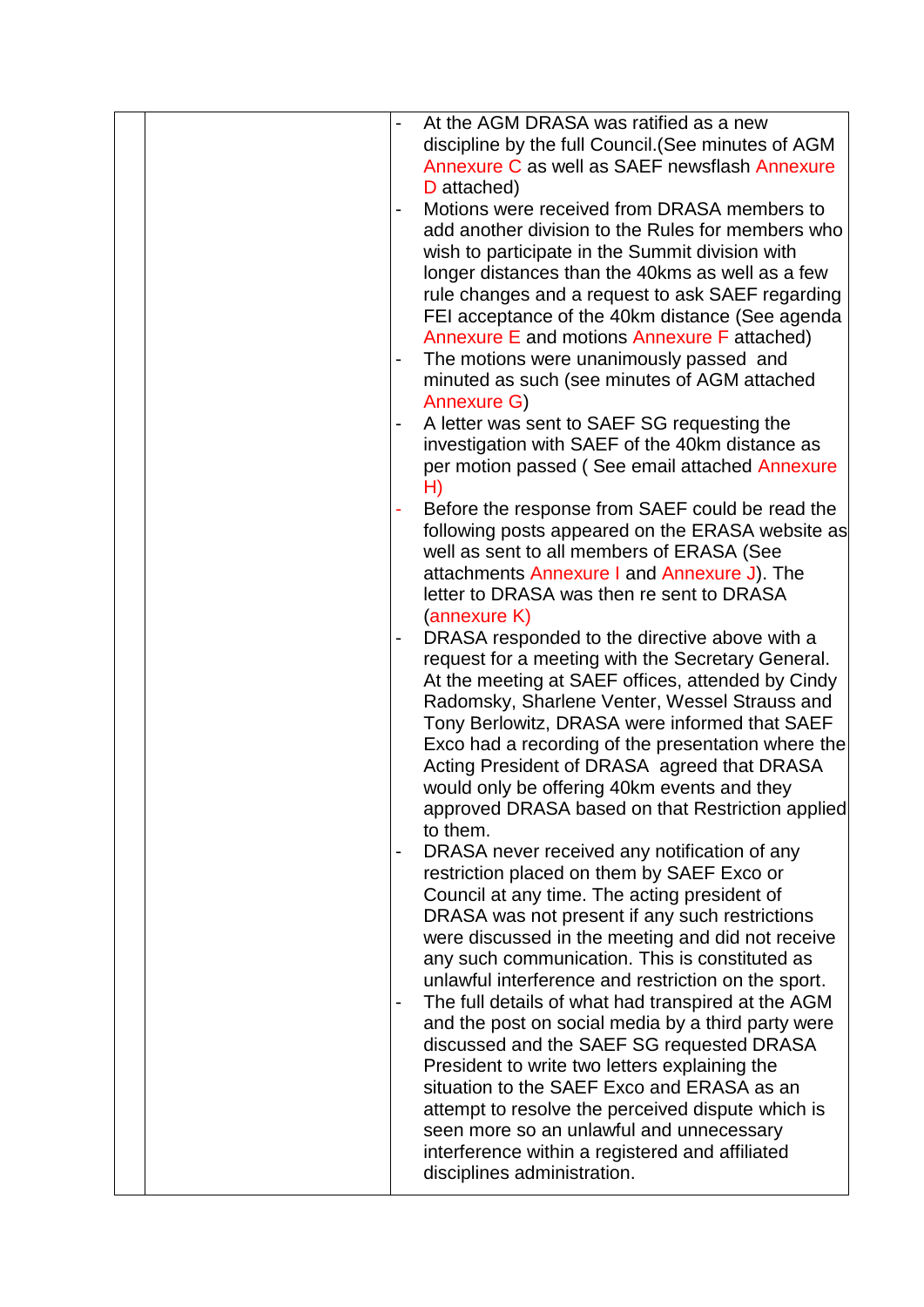|  | The DRASA council drafted the two letters as an         |
|--|---------------------------------------------------------|
|  | attempt to show goodwill and forwarded them to          |
|  | the SAEF SG on the $15th$ August 2019. (see             |
|  | attached Annexure L).                                   |
|  | After querying no response the SAEF SG                  |
|  | requested that the President of DRASA attend a          |
|  | meeting in the SAEF offices. (see attached              |
|  | Annexure M)                                             |
|  | DRASA were once again informed that they would          |
|  | never have been approved as a discipline if             |
|  | ERASA had known they were going to offer longer         |
|  | distances.                                              |
|  | DRASA queried this as it is clearly another             |
|  | discipline interfering in DRASA's right to change       |
|  | technical rules as CTR is not endurance and very        |
|  | different                                               |
|  | DRASA then stated that if no favorable response         |
|  | was forthcoming DRASA would have no alternative         |
|  | but to follow the official SAEF Dispute Process         |
|  | DRASA council voted to send an email to the             |
|  | SAEF SG with a deadline to be set to receive a          |
|  | response to the letters (see attached Annexure N)       |
|  | Immediately thereafter the attached letter was          |
|  | received. (see attached Annexure O)                     |
|  | Again this letter indicates the ERASA interference      |
|  | in the DRASA rules and the decision by the SAEF         |
|  | Exco to interfere once again in the technical rules     |
|  | of an affiliated separate discipline to ERASA. (See     |
|  | attached annexure P- SAEF Constitution including        |
|  | Schedule F)                                             |
|  |                                                         |
|  | We do not accept that ERASA can abrogate to itself      |
|  | the right to solely be able to participate in distances |
|  | such as 60km, 80km, 120km and 160km. This in itself     |
|  | constitutes an unlawful interference in another         |
|  | Discipline's constitutional rights.                     |
|  |                                                         |
|  | This leaves us with no alternative than to initiate the |
|  | Dispute process.                                        |
|  |                                                         |
|  |                                                         |
|  |                                                         |
|  |                                                         |
|  |                                                         |
|  |                                                         |
|  |                                                         |
|  |                                                         |
|  |                                                         |
|  |                                                         |
|  |                                                         |